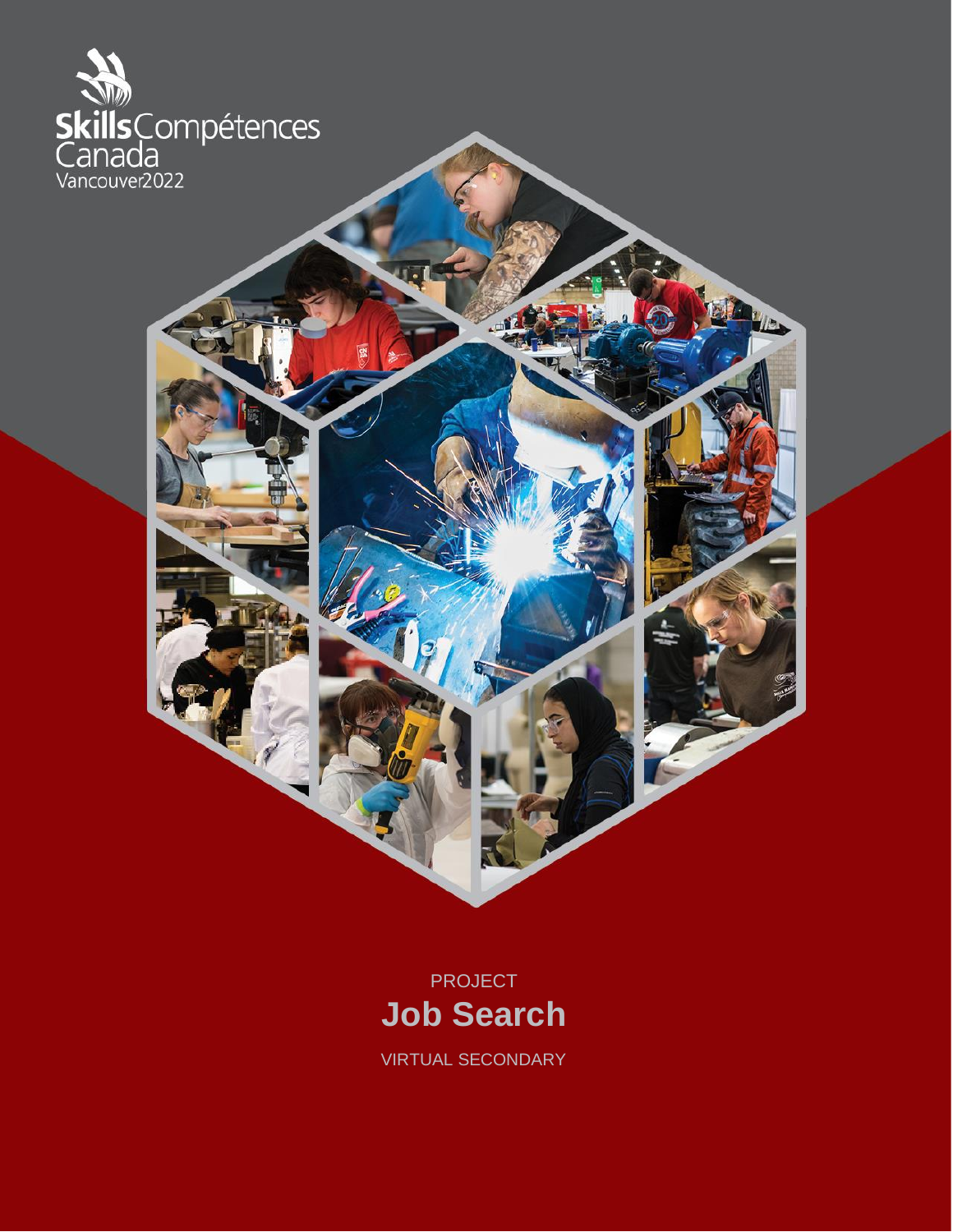

# **PRE-COMPETITION**

**A brief video accompanies the competition documents on the SCC 2022 website to provide supporting details on the advanced submission process and required documentation.**

**It is the responsibility of competitors to check their emails regularly for any communication related to the Job Search competition.**

**Advance Submission Email** – Email submission for full competition package

## **(5 points)**

Competitors must email required documentation no later than **4:00pm, Monday, May 16, 2022** (in their own time zone) to [JobSearchNTC@gmail.com;](mailto:JobSearchNTC@gmail.com) an extension will be allowed where a Provincial or Territorial competition has not concluded before the deadline. Documents submitted electronically must consist of a completed job application form, a personal cover letter and a résumé*<sup>6</sup>* , targeting one of the two positions (Guest Service Agent and E-Bike Assembler) posted on the SCC 2022 website. The completed job application form, resume and cover letter must be appropriately named and submitted as one PDF file. Competitors are also required to attach and submit a presentation that focuses on employability skills and Skills for Success.

All components of the email will be assessed; subject line (properly identifying the contest area), attachments (appropriately named), professional salutation, message, and closing. Any submission (including attachment components) received after the deadline (outside of those who have been approved for an extension), will not receive marks for those sections.

## **Submitted Job Application Form (5 points)**

Competitors will complete a job application form that targets one of the two job postings correctly. The completed job application form must align with the position selected for the cover letter and resume.

> PROJECT 83-Job Search Virtual Secondary Page 1 of 6

**Due to unforeseeable COVID-19 regulations/uncertainties, competition documents are subject to change.**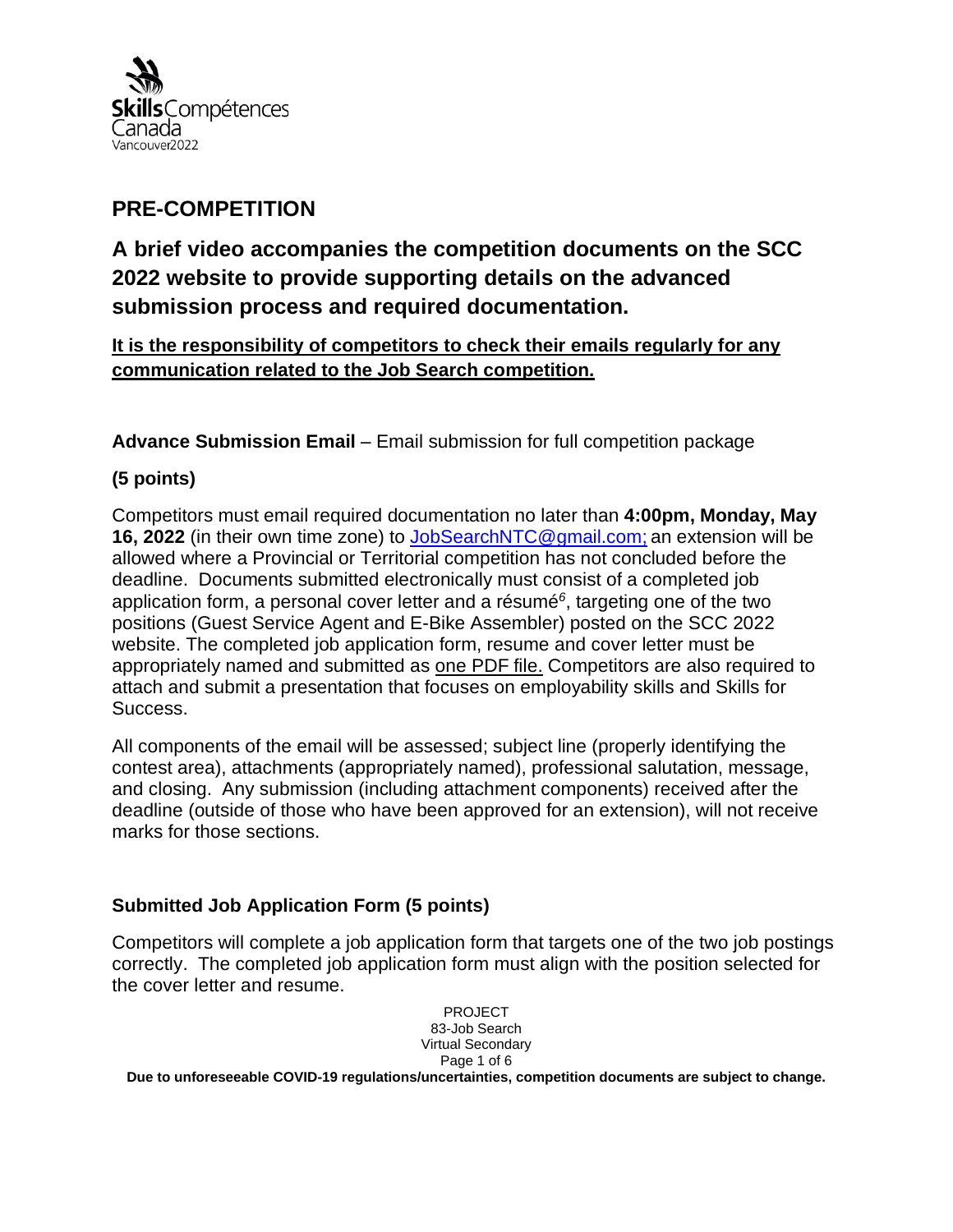

#### **Submitted Cover Letter (7 points)**

Competitors will construct a cover letter that is professional in tone and appearance and highlights their skills, experience and suitability for the advertised position. Your cover letter should be clear and concise using appropriate block letter formatting, containing an appropriate opening paragraph (that includes purpose, job applied for, and where applicant saw the job posting); a well-constructed body that highlights skills, knowledge, experience and aptitude for position (no more than 2 paragraphs in length, and without fictitious information); and a closing paragraph (which refers the reader to your resume, asking for a personal interview and thanking the reader for their time). When creating the cover letter, competitors must make connections to the accompanying résumé.

#### **Submitted Résumé (7 points)**

Competitors must create a professional résumé for the position they have selected that highlights relevant transferable skills, knowledge, experience, and aptitude, clearly conveying the applicant's suitability for the position applied for. Resume should be formatted appropriately and consistently, including relevant headers and sections (name, address, objective or summary statement, education, work experience, volunteer experience, certificates and interests)

#### **Presentation (slide content and structure 10 points)**

Competitors are required to create a presentation that shows their understanding of the concept "The Importance of Skills for Success in the Workplace".

Competitors have the option of developing their presentations in PowerPoint, Google Slides or another multimedia tool of their choosing. It is the responsibility of the competitor to ensure that whichever format they use, it will be accessible by the judging panel.

Presentation slides must be received by **4:00pm, Monday, May 16, 2022** (in their own time zone). This date and time match the requirement for the submission of the competition cover letter, resume and job application.

> PROJECT 83-Job Search Virtual Secondary Page 2 of 6

**Due to unforeseeable COVID-19 regulations/uncertainties, competition documents are subject to change.**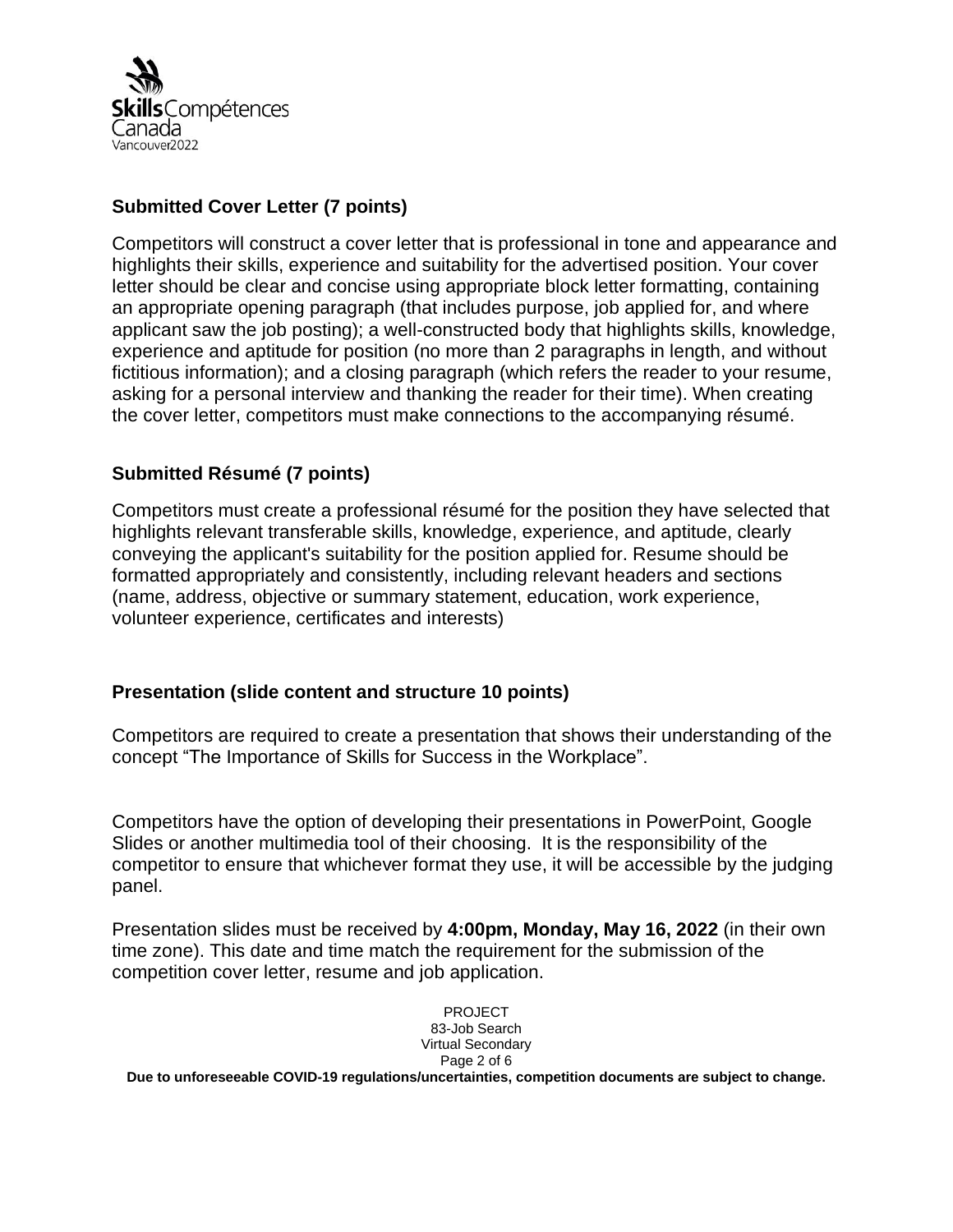

Presentation Requirements:

- Competitors are expected to deliver and narrate their slides live to a panel of judges on either Day 1 or Day 2 of the competition (schedules to be determined). Competitors must demonstrate their understanding of the concept of skills for success; the narration is intended to be an expansion (explanation) of the content contained in the slides. Details on specific required content and expectations are outlined below.
- Competitors are responsible for researching how to develop an effective presentation to ensure the presentation they submit is representative of a professionally developed product (style and size of font, consistency, set up of slides, visual appeal, imagery, use of space, management of text on slides etc). [\(Creating Effective PowerPoint Slides\)](https://www.trentu.ca/academicskills/how-guides/how-write-university/how-approach-any-assignment/creating-effective-powerpoint-slides)
- Competitors must appropriately reference any images and content taken from other sources; the minimum standard is a footer linked to text/ image "Date; Retrieved from url".

Minimum Expectations for Content:

- Must include a clear introduction of concept and why Skills for Success matter
- Must include a minimum of 6 slides to a maximum of 10 slides; competitors must deliver their presentation in a time period of no less than 5 minutes and no more than 7 minutes;
- Must include a detailed overview of three Skills for Success based on ones that are most relevant to the position for which they have applied in the contest description. When identifying and describing these skills, competitors should include specific reference to personal experiences to show how they currently possess those skills and how they can continue to develop them (Refer exemplar for minimum content expectations);
- Must include reference to how these skills would be relevant to competitor's personal career and education goals;
- Must contain specific examples from the job ad demonstrating relevance to the position and specific Skills for Success.

PROJECT 83-Job Search Virtual Secondary Page 3 of 6 **Due to unforeseeable COVID-19 regulations/uncertainties, competition documents are subject to change.**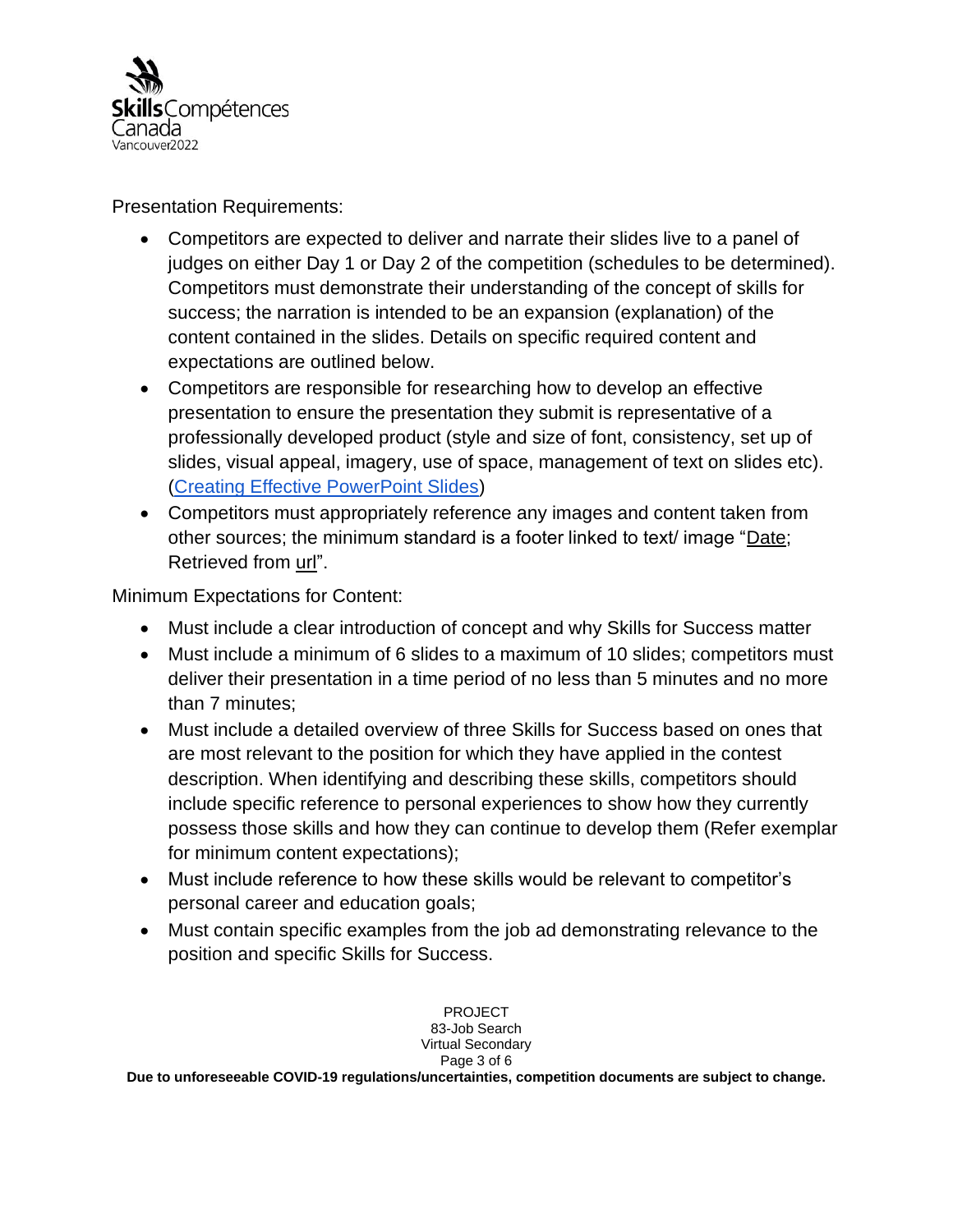

#### **Professional Demeanor and Delivery (5 points)**

This refers to how you portray and present yourself in a professional manner to other people. This is the time to market YOURSELF and put your best foot forward to show your best you. Examples of professional demeanor are (but are not limited to), appropriate business attire, confidence, eye contact, and clear communication that includes pace of speech, introduction and farewell.

## **VIRTUAL COMPETITION**

Competitors will be provided with a virtual orientation on May 25<sup>th</sup>. A more detailed schedule document will be provided on the Skills/Compétences Canada's website prior to the competition. During this time, competitors will be provided with instructions for the virtual portion of the competition. Competitors may ask questions during this time, and the NTC will provide as much information as possible.

Competitors will be divided into two groups; on Day 1 of the competition one group will be attending a virtual interview related to the position they've applied for; while the other group will be presenting their slides virtually, and responding to questions related to their presentation. On Day 2, the groups will then complete the other portion of the virtual competition. Competitors will be assigned a 45-minute time slot each day; a schedule will be posted during the orientation.

| Day 1 – May 27, 2022 | Group 1 – Interview                 | $\mid$ Group 2 – Presentation |
|----------------------|-------------------------------------|-------------------------------|
| Day 2 – May 28, 2022 | <sup>1</sup> Group 1 – Presentation | $\mid$ Group 2 – Interview    |

## **Virtual Skills for Success Assessment (6 Points)**

Prior to individually assigned interview times, each competitor will receive an email that contains a link to a Skills for Success Assessment. This email will be sent 90 minutes in advance of the assigned interview time. Each competitor must complete the Skills for Success Assessment no later than 15 minutes prior to the start of their assigned interview time. Assessments not completed within this time frame will not be scored.

PROJECT 83-Job Search Virtual Secondary Page 4 of 6 **Due to unforeseeable COVID-19 regulations/uncertainties, competition documents are subject to change.**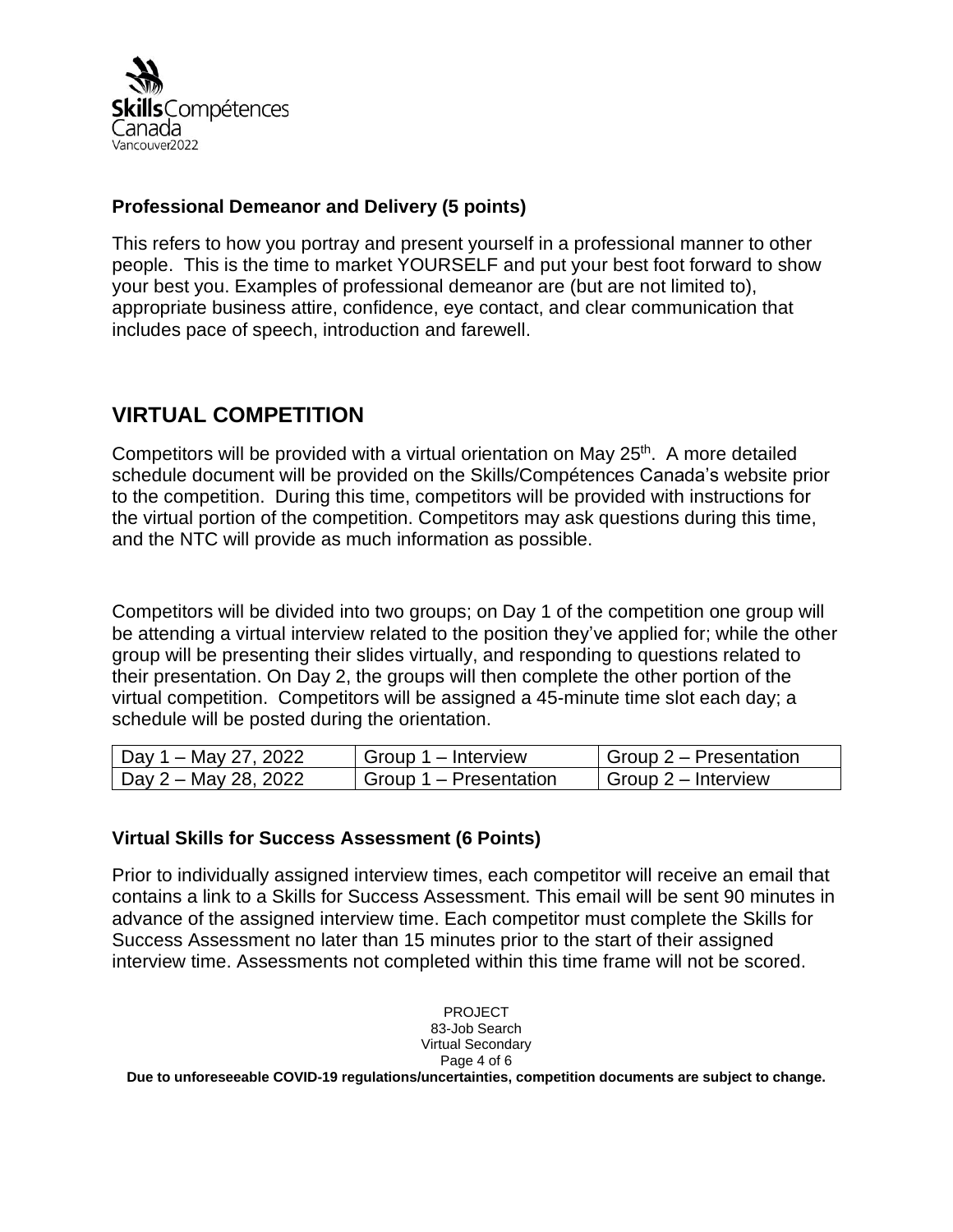

#### **Personal Interview (35 points)**

At pre-assigned times competitors will be virtually interviewed individually by a judging panel for the position for which they submitted their own application materials. Competitors will receive notice of their assigned interview time by email by Wednesday, May 18, 2022. If a competitor does not receive an email by end of day on May 18th, the competitor must immediately contact the NTC Chair.

Each competitor will be asked the same questions. Responses will be evaluated based on their relevance to the question, examples provided based on competitors' experience and position applied for, in addition to how well the responses illustrate the competitor's competencies as required for the position.

Competitors connecting to the virtual meeting more than 10 minutes late for their scheduled time may still be interviewed in the time remaining, however, they will not be scored on their interview. The interview will proceed to ensure the competitor receives feedback with the interview process and questions being adjusted to stay within the original scheduled block of time.

#### **Presentation & Questions Overview (20 points)**:

At pre-assigned times competitors will deliver their presentations virtually to a judging panel. Competitors should refer to previous sections for details on presentation requirements and expectations. Once competitors have submitted their presentations by the deadline, they cannot make any changes to the content.

Competitors will receive notice of their assigned presentation time by email by Wednesday, May 18, 2022. If a competitor does not receive an email by end of day on May 18th, the competitor must immediately contact the NTC Chair.

Competitors arriving virtually more than 10 minutes late for their scheduled presentation time may still present in the time remaining, however, they will not be scored on their presentation. They will have an opportunity to be scored on the questions should time allow for questions to be asked.

> PROJECT 83-Job Search Virtual Secondary Page 5 of 6

**Due to unforeseeable COVID-19 regulations/uncertainties, competition documents are subject to change.**